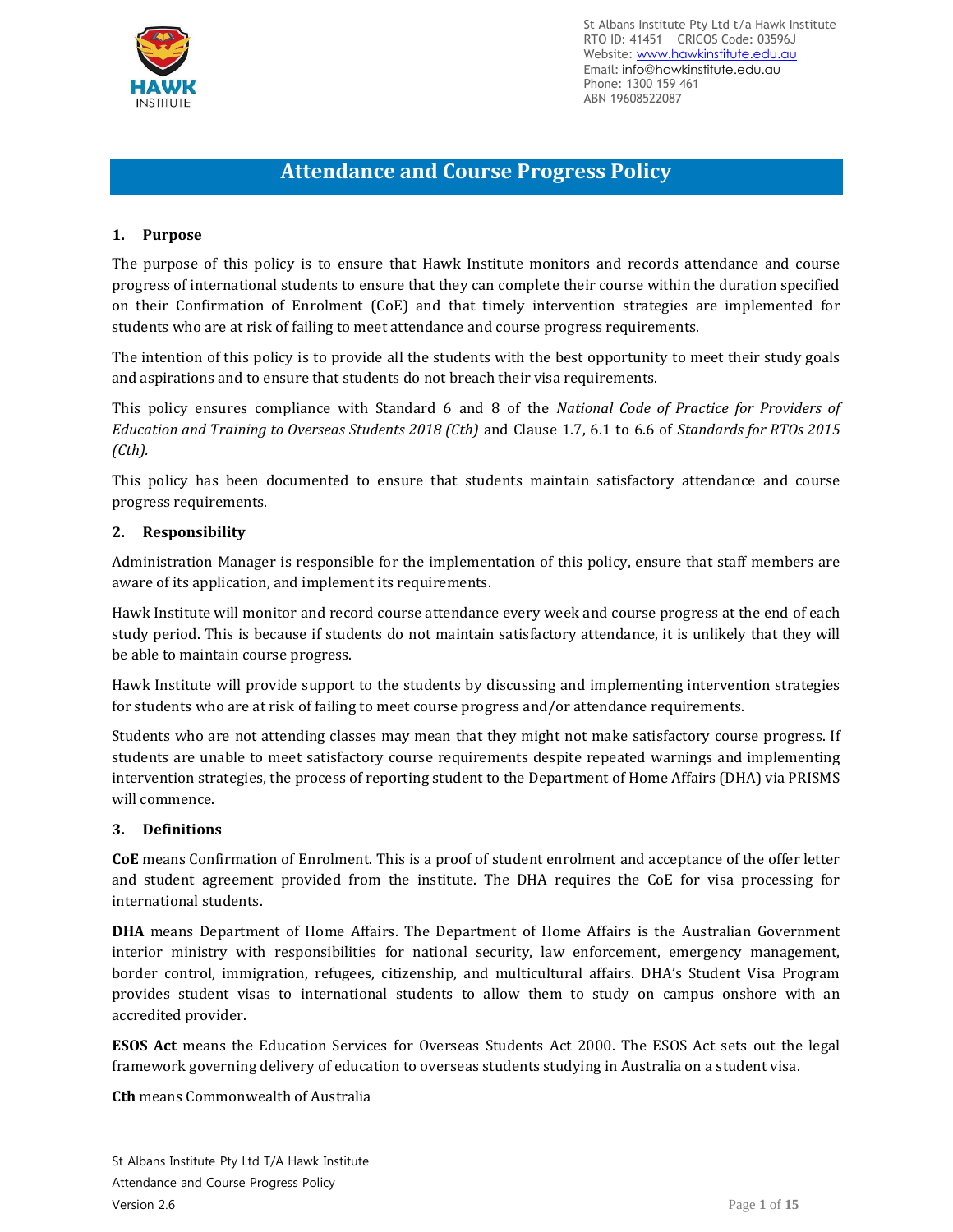

**Study Period** defined by Hawk Institute is one term of the course (10-12 weeks) in which the student is enrolled. Different qualifications will have different study period. Refer to Hawk Institute's student handbook for further information.

**National Code:** National Code of Practice for Providers of Education and Training to Overseas Students 2018. Under the ESOS Act, the purpose of the National Code of Practice for Providers of Education and Training to Overseas Students 2018 (National Code 2018) is to set nationally consistent standards and procedures for registered providers and for persons who deliver education services on behalf of registered providers. The National Code supports the effective administration of the ESOS legislative framework by the Commonwealth, state and territory governments.

**PRISMS**: Provider Registration and International Student Management System (PRISMS).

**Minimum Attendance requirements:** minimum requirement for attendance is 80 per cent of the scheduled contact hours for the course.

**Unsatisfactory Course Progress** is where a student does not meet course progress requirements for the study period as identified in the Training and Assessment Strategy for each course. Unsatisfactory progress is defined as not successfully completing or demonstrating competency in at least 50% of the units in the study period.

**Satisfactory course Progress:** where a student is able to meet course progress requirements for a study period as identified in the Training and Assessment Strategy for each course. Satisfactory course progress is defined as successfully completing or demonstrating competency in at least 50 of the units in the study period.

**Student at risk:** A student at risk is defined as one who has not made satisfactory academic progress in a course for a term (providing the term is not the second consecutive term for which this is the case), and is therefore subject to an intervention strategy.

# **4. Policy**

Hawk Institute will ensure that the student has participated in the training as set out in the training and assessment strategy, including (where the strategy requires) participating in scheduled classes, courserelated information sessions. Hawk Institute will also check and ensure that all the required assessments are completed up to that point of time.

Students at Hawk Institute will be informed about satisfactory course progress and attendance requirements in each study period before the commencement of the course during orientation day.

Hawk Institute gives strong emphasis on attendance and course progress requirements. It is a mandatory requirement for all the students to attend their classes regularly and achieve satisfactory course progress.

#### **4.1. Completion within expected duration**

International students must complete their studies within the expected duration specified on their Confirmation of Enrolment (CoE). The expected duration of the course as specified in the overseas student's CoE should not exceed the CRICOS registered duration.

Hawk Institute will monitor student attendance and course progress regularly to ensure that students satisfactorily progress through their course and complete their studies within the duration specified on their Confirmation of Enrolment.

#### **4.2 Attendance Requirements**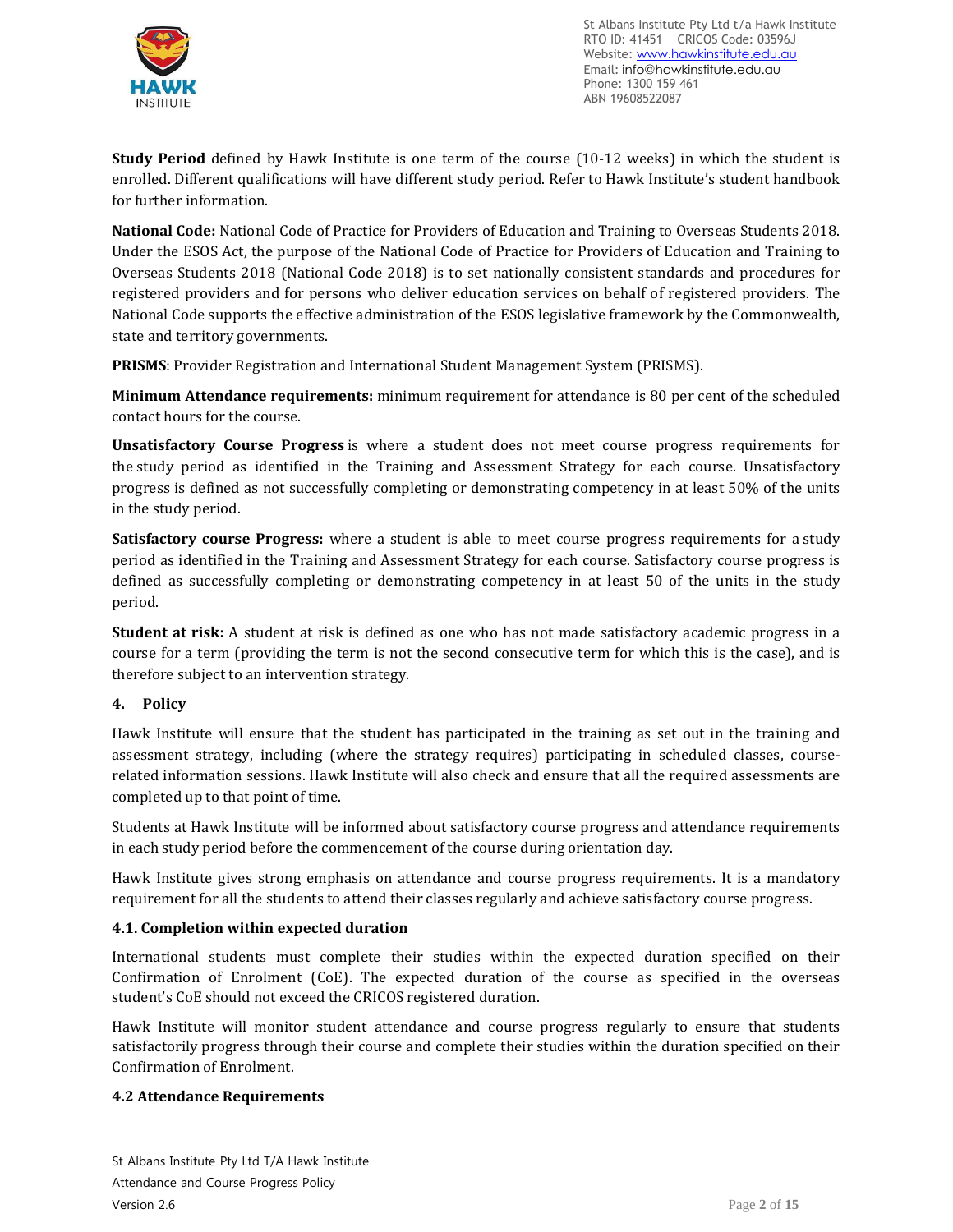

# **Monitoring Attendance**

Hawk Institute will collect attendance on regular basis, contact students who are not attending classes and identify appropriate support that can be provided to the students. Hawk Institute will ensure that students are provided with full support by implementing intervention strategies so that students can complete their course on time.

Students who will be absent from the class and will have attendance below 80% will be identified as "at risk". Administration Manager will send warning letters to those students to discuss and identify support measures if required by students.

# **Attendance records:**

Administration Officer will maintain and record course attendance every week on the Attendance tool. The attendance records will be maintained in the following manner using the *Attendance Record Sheet*.

Class rolls for each unit of competency for all the courses will be kept and will contain the following information:

- Course Code and Course Name
- Weekly Dates
- Group No
- Student ID
- Full name of each student enrolled in the class
- Individual student signature section
- Time in-Time out
- Name and signature of the trainer/assessor either training or assessing that class.

Hawk Institute will retain evidence that students are attending scheduled classes in the form of marked Student's sheets and attendance tool.

Before commencement of the course, through its orientation program, Hawk Institute will advise the students about the importance of attendance and how it affects the course progress.

Students must maintain satisfactory attendance (i.e. minimum 80% of attendance) throughout the course.

It is important for students to understand that not attending classes regularly will lead to unsatisfactory course progress. Hawk Institute will send warning letters to those students whose attendance is falling below the attendance requirements.

- ➢ *First attendance warning letter* will be sent to the students when the trainer notices any unauthorised absence for more than 5 consecutive days or if a student's attendance falls between 90% to 80%. Students will be called for a meeting to discuss their reasons for absence and provide support.
- ➢ *Second attendance warning letter* will be sent to students if their attendance falls below 80%. This will be followed up by inviting those students to attend an intervention meeting. The Institute will implement Intervention strategy to assist and support students so that they can attend classes regularly and achieve satisfactory course progress. It will be recorded in the Intervention strategy form and will be placed in student's file.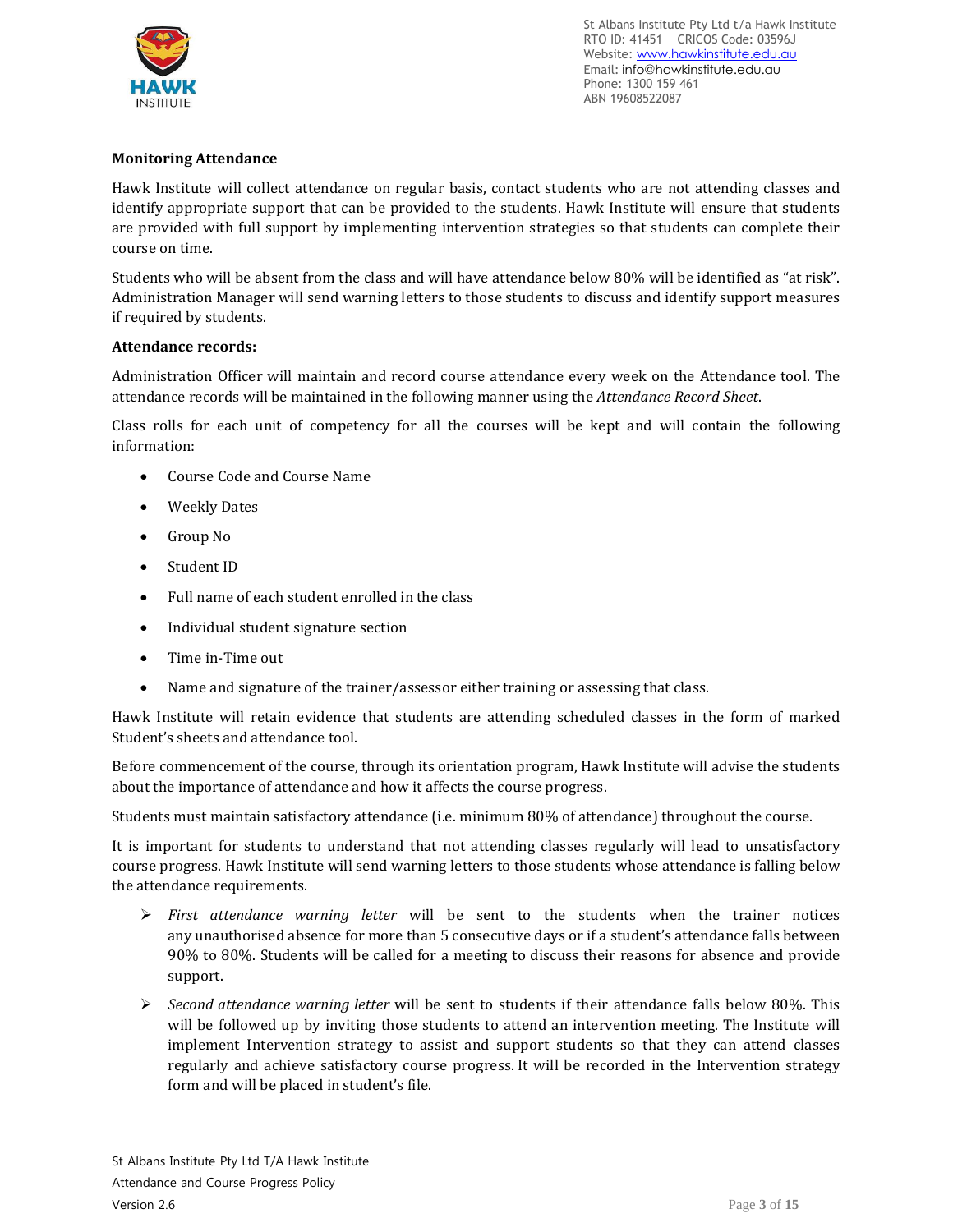

Hawk Institute will not report students based on attendance; however, low attendance can lead to unsatisfactory course progress, which will result in students being reported to the Department of Home Affairs (DHA) via PRISMS.

If a student fails to make satisfactory course progress (including by not participating in the training outlined in the training and assessment strategy and timetables), Hawk Institute will report the students on the basis of unsatisfactory course progress for two consecutive study periods to the DHA via PRISMS in accordance with Hawk Institute's course progress and attendance procedures as outlined below in section 5.

As part of the intervention strategy, students will be provided with appropriate support including, but not limited to, academic skills support, LLN support, counseling and mentoring. Refer to point 4.4 of this policy for information on Intervention strategy.

Students can also refer to the S*tudent Support and Welfare policy* for more details on support provided by Hawk Institute. It can be made available from the Institute's website or from administration department.

# **4.3. Course Progress Requirements**

4.3.1. Course progress requirements are defined in relation to the study periods and may include (but are not limited to), any combination of the following.

- Satisfactory completion of certain assessment tasks for each unit.
- Achieving competency for certain units of competency in a study period.

4.3.2. Requirements are designed to uphold the academic integrity of the registered course and meet the requirements of the training products, with consideration to the length of the study period and number of units and assessment requirements of the course.

4.3.3. Students who do not meet course progress requirements may be at risk of having their visa status affected. Where requirements are not met, Hawk Institute course progress monitoring procedures will be followed.

4.3.4. Hawk Institute will use range of methods to monitor course progress including review of assessment tasks, and other measures of academic progress as defined in the procedures. All records of course progress will be kept in a file.

4.3.5. Students course progress will be recorded on excel sheet and will be regularly assessed by Student administration.

4.3.6. Students must ensure that they abide by academic conduct requirements to ensure that they can complete their course within the expected duration.

4.3.7. Hawk Institute chooses to implement the "Department of Education, Skills and Employment" course progress policy and procedures". Regular and sufficient attendance in class is necessary for successful achievement of expected outcomes and to maintain course progress requirements.

4.3.8. Hawk Institute will **monitor, record and assess the course progress** of each student for each unit of the course for which the student is enrolled in.

Hawk Institute will assess each student's course progress at the end-point of each study period.

4.3.9. Students will be informed during the orientation about their course progress requirements.

4.3.10. Hawk Institute has an intervention strategy that identifies and assists students who are at risk of not making satisfactory course progress. At a minimum, for students, the intervention strategy will be discussed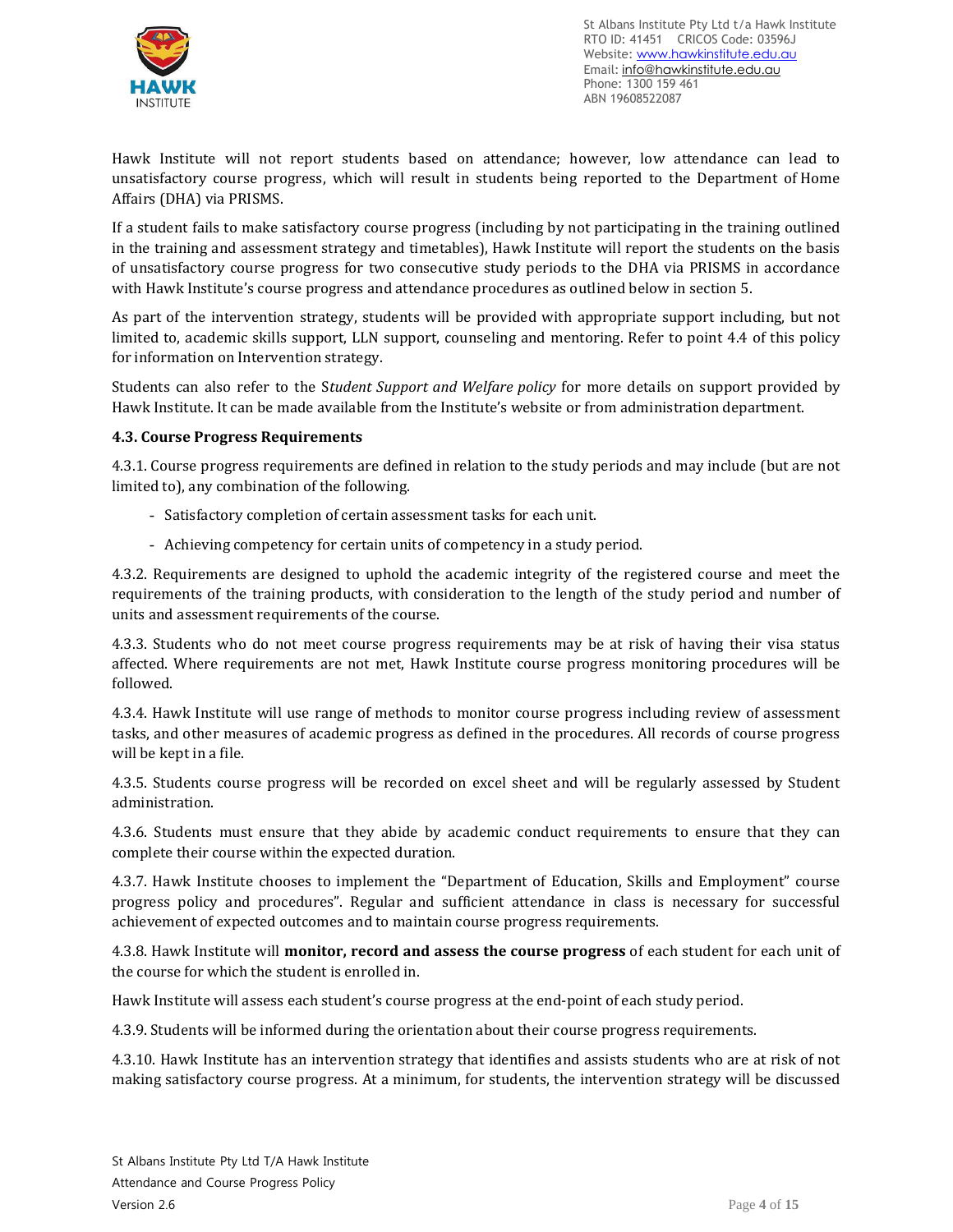

and implemented where the student has failed or is deemed not yet competent (NYC) in 50 per cent or more of the units.

4.3.11. Attempted in any study period, Hawk Institute may choose to intervene at any point before the end of the study period, for example, if the student does not attend the classes regularly or does not respond to Hawk Institute's attempts to assist the student in achieving satisfactory course progress.

4.3.12. At the end of each compulsory study period, students will be assessed against the *"Attendance and Course Progress Policy and Procedure"*. If a student is identified for the first time as not making satisfactory course progress, warning letters will be sent to students to inform them about their course progress and attendance and meeting will be organised to discuss any issue that they might be facing. Intervention strategy will be identified and implemented during this meeting. The intervention strategy will be activated within the first two weeks of the following study period or as soon as practicable.

If a student is identified as not making satisfactory course progress in the second consecutive compulsory study period in a course, (Failing 50% or more units in second study period) despite of implementing intervention strategy, Hawk Institute will notify the student of its intention to report the student to the Department of Home affairs via PRISMS for unsatisfactory progress. Detailed procedures for course progress are mentioned below in section 5.2 of this policy.

4.3.13. All students must ensure that they are making satisfactory progression through their course. If a student fails to make satisfactory course progress (including by not participating in the training outlined in the training and assessment strategy and timetables), Hawk Institute will implement a process for reporting unsatisfactory course progress in PRISMS.

#### **4.4. Intervention Strategy**

Hawk Institute ensures that it identifies, notifies and assists students where there is evidence that the student is at risk of not meeting course progress and/or attendance requirements. Hawk Institute will provide support to students through intervention strategy to ensure that students are attending classes and achieving satisfactory course progress.

For students at risk of not meeting course progress or attendance requirements, an individual intervention plan will be developed based on the appropriate intervention strategy identified. It will be documented on Intervention Strategy form.

An intervention plan/intervention strategy will include an interview with the Administration Manager or Student Support Officer and it may include one or more of the following strategies (but not limited to):

- attending counselling;
- English language support;
- reviewing learning materials with the student and providing information to students in a context that they can understand;
- providing extra time to complete tasks;
- providing access to supplementary or modified materials;
- providing supplementary exercises to assist understanding;
- attending tutorial or study groups;
- receiving assistance with personal issues which are influencing progress;
- receiving mentoring;
- referral to external organisations where Hawk Institute is unable to address the identified learning or academic issues:
- being placed in a suitable alternative subject within a course or a suitable alternative course; or
- a combination of the above and a reduction in course load.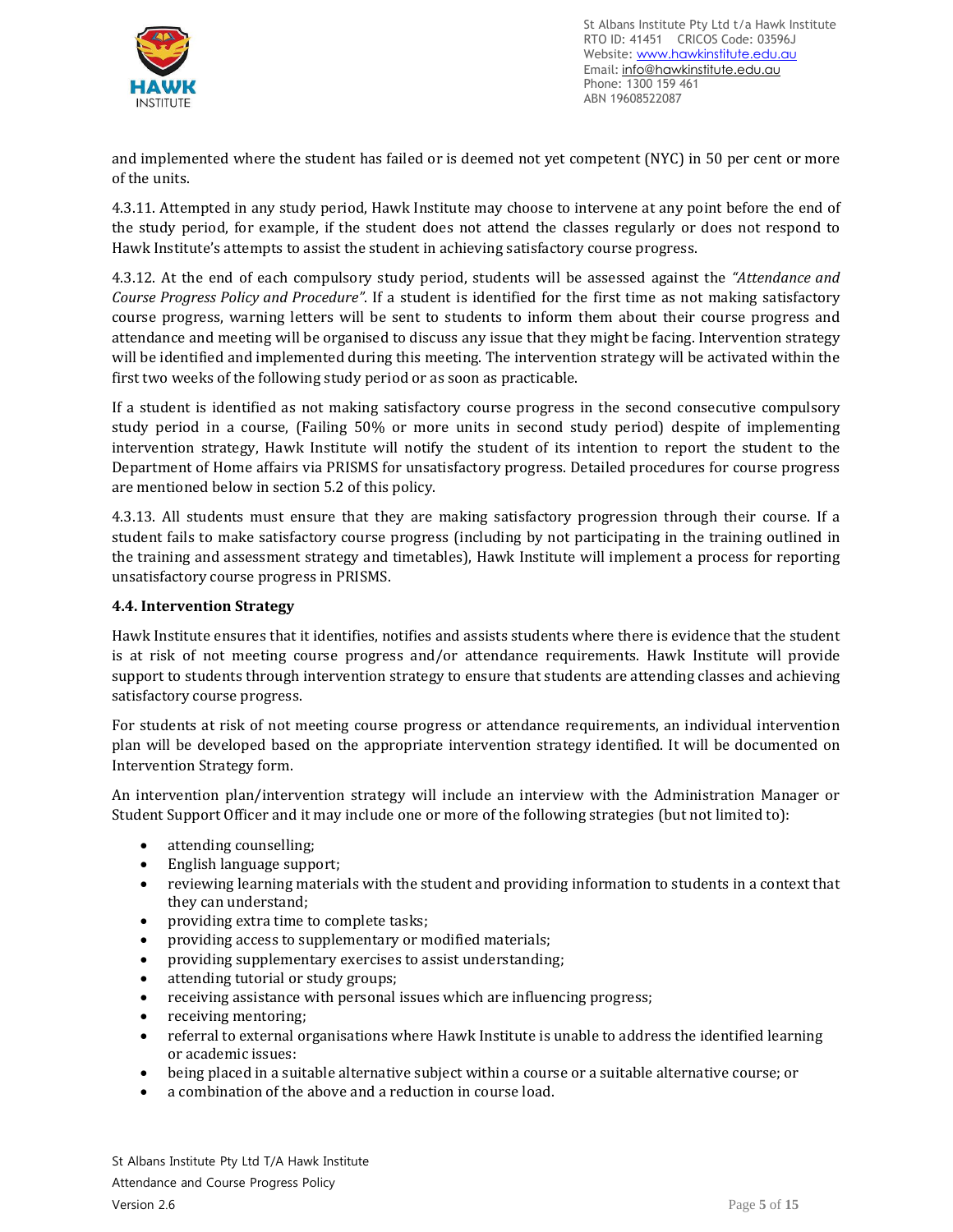

# **4.5. Extension to expected course duration**

Extensions to the course duration specified on the CoE are only allowed where:

Compassionate or compelling circumstances apply, and demonstrable evidence is provided, which may include but is not limited to:

- serious illness or injury, where a medical certificate states that the student was unable to attend classes;
- bereavement of close family members such as parents or grandparents;
- major political upheaval or natural disaster in the home country requiring emergency travel and this has impacted on the student's studies;
- a traumatic experience which has impacted on the students and which could include involvement in or witnessing of a serious accident; and
- Witnessing or being the victim of a serious crime. These cases should be supported by police or psychologists' reports); or
- where Hawk Institute is unable to offer a pre-requisite unit.
- where the student is unable to begin studying on the course commencement date due to delay in receiving a student visa.
- Where a student is complying with an intervention strategy implemented for students identified at risk of not making satisfactory course progress or meeting attendance requirements, or is in the process of implementing Intervention Strategy.
- An approved deferral or suspension of studies has been granted in accordance with Hawk Institute's Deferral, Suspension and Cancellation Policy and Procedures.
- When the student can only account for the variation/s by extending his or her expected duration of study, this will be reported to the DHA via PRISMS.
- All variations in the student's study load, including the reasons for the variation will be recorded on the student's file.

Where the duration of the student's enrolment is extended, the student will be advised to contact the Department of Home Affairs (DHA) to seek advice on any potential impacts on their visa, including the need to obtain a new *visa.*

#### **4.6. Reporting students**

Hawk Institute will not report students based on attendance; however, low attendance can lead to unsatisfactory course progress, which will result in students being reported to Department of Home Affairs (DHA) via PRISMS.

Hawk Institute will be required to report the student to DHA via PRISMS if student demonstrates unsatisfactory course progress in two consecutive study periods i.e. not successfully demonstrating competency in more than 50% of the units in two consecutive study periods.

Furthermore, where a student has demonstrated unsatisfactory course progress in two consecutive study periods despite implementing intervention strategies, Hawk Institute will be required to report the student to DHA via PRISMS.

Prior to reporting, the student will receive a written notice informing them of the intention to report for nonsatisfactory course progress and the reasons for the intention to report.

Students have the rights to appeal against this decision as per Hawk Institute's Complaints and Appeals Policy and Procedure within 20 working days. If the student chooses to access this process, the student will not be reported until this process is complete.

Hawk Institute will only report unsatisfactory course progress in PRISMS if: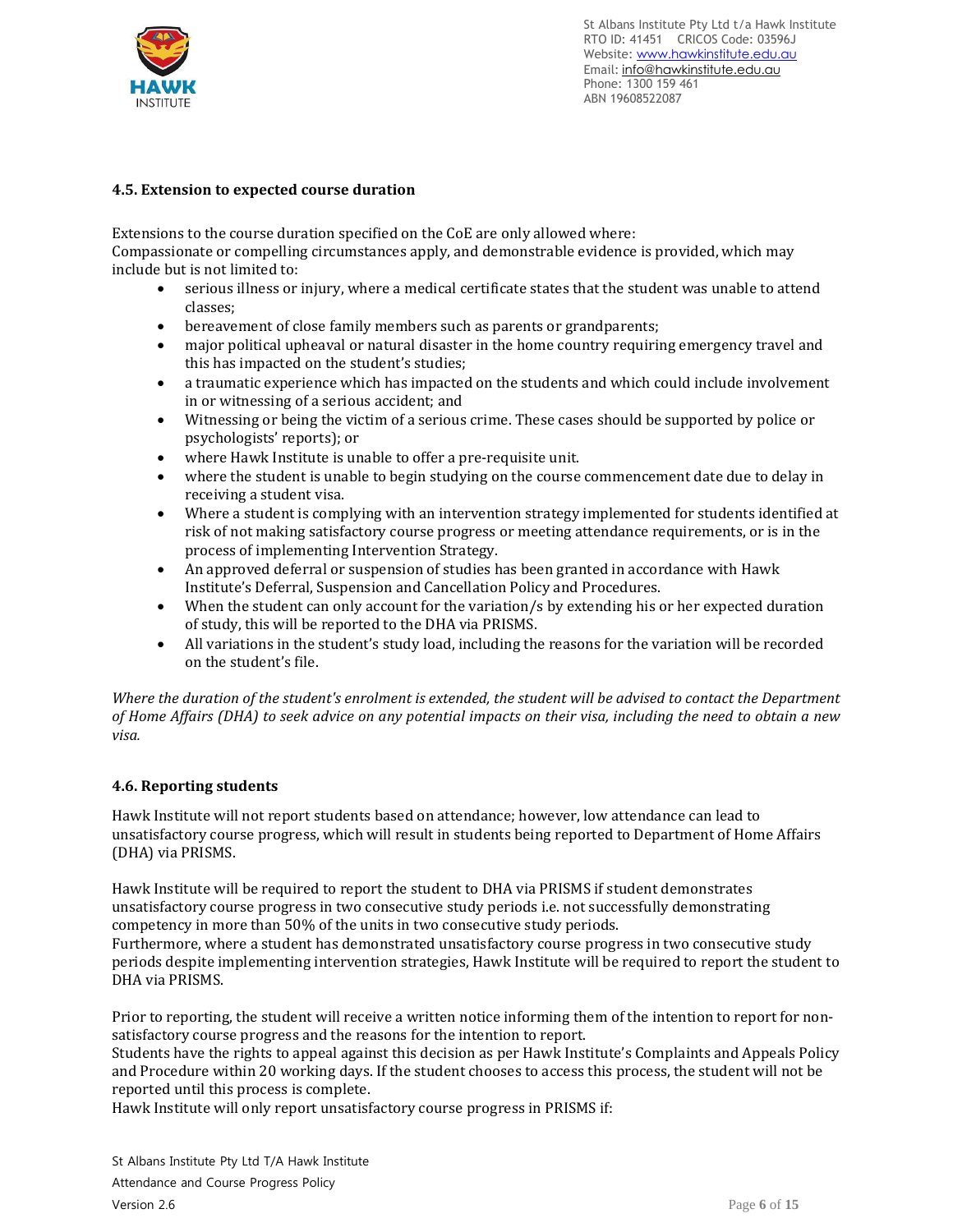

- The internal and external complaints processes have been completed and the decision or recommendation supports the Institute or
- the overseas student has chosen not to access the internal complaints and appeals process within the 20 working day period; or
- The overseas student has chosen not to access the external complaints and appeals process, or
- The overseas student withdraws from the internal or external appeals processes by notifying Hawk Institute in writing.

All records will be kept in the student's file including warning letters and the notice of intention to report.

# **5. Procedures**

The procedure for attendance and course monitoring policy demonstrates how the policy will be implemented and who will be responsible for the steps taken under this policy.

**5.1. Monitor Attendance:** Student's attendance will be regularly monitored to ensure that Hawk Institute facilitates the highest quality of learning opportunities and additionally maintains compliance with legislative requirements**.**

Students must maintain satisfactory attendance (i.e. minimum 80% of attendance) throughout the course.

| <b>Procedures</b> |           |                                                                                                                                                     | <b>Responsibility</b>                               |
|-------------------|-----------|-----------------------------------------------------------------------------------------------------------------------------------------------------|-----------------------------------------------------|
|                   |           | A. Monitor and record attendance                                                                                                                    | Trainer                                             |
|                   | ٠         | Student's attendance will be recorded every day in Attendance Record<br>Sheet by the trainer.                                                       | Administration Officer<br>Administration<br>Manager |
|                   | $\bullet$ | Administration Officer will maintain and record course attendance every<br>week on the Attendance tool and submit it to the Administration Manager. |                                                     |
|                   | ٠         | Administration staff will maintain and store the attendance tool.                                                                                   |                                                     |
|                   | ٠         | Administration Manager will analyse the weekly attendance tool and identify<br>students who are not attending classes.                              |                                                     |
|                   | ٠         | Attendance Monitoring Tool will be used to check if attendance is satisfactory.                                                                     |                                                     |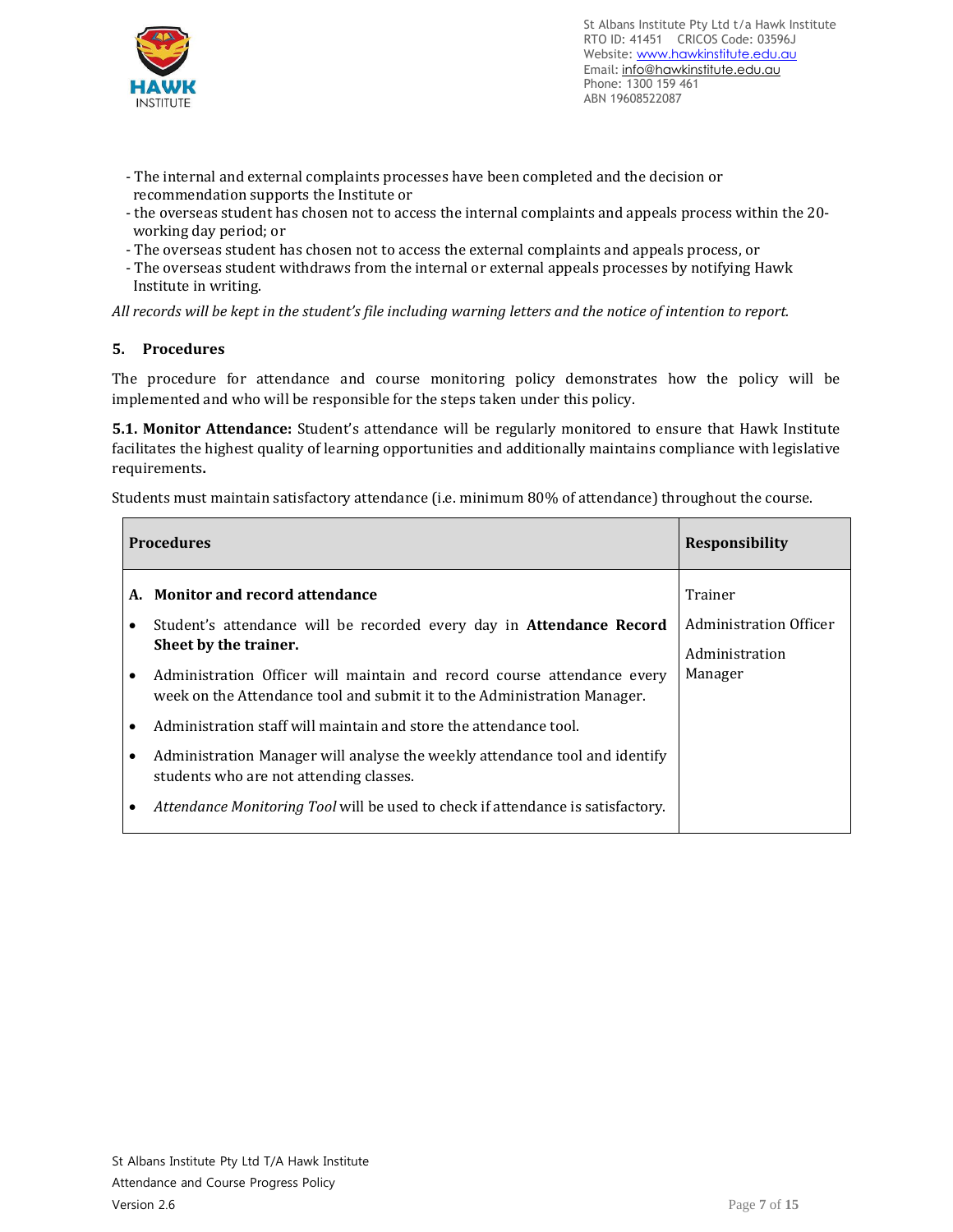

|   | <b>Procedures</b>                                                                                                                                                                                                                                                                                                                                                                                                                                                                                                                            | <b>Responsibility</b>                                                                            |
|---|----------------------------------------------------------------------------------------------------------------------------------------------------------------------------------------------------------------------------------------------------------------------------------------------------------------------------------------------------------------------------------------------------------------------------------------------------------------------------------------------------------------------------------------------|--------------------------------------------------------------------------------------------------|
|   | B. Identify students at risk for Unsatisfactory attendance - Stage 1<br>Where a student's attendance falls between 90% to 80% or who has been absent<br>for more than five consecutive days without approval or satisfactory reason,<br>Hawk Institute will contact those students to discuss their absence. First<br>attendance warning letter will be sent to the student inviting him/her to meet<br>with the Administration Manager to discuss any issues or problems that a student<br>might be facing so that support can be provided. | Administration<br>Manager<br>Trainer<br>Student support officer<br><b>Administration Officer</b> |
|   | During this meeting, Hawk Institute will:                                                                                                                                                                                                                                                                                                                                                                                                                                                                                                    |                                                                                                  |
|   | Discuss the reasons for the low attendance with the student if students have<br>been absent for more than five consecutive days without approval and/or<br>who are at risk of not meeting attendance requirements before student's<br>attendance drops below 80%. An appropriate Intervention strategy will be<br>discussed and identified during the discussion if he/she requires.                                                                                                                                                         |                                                                                                  |
|   | Offer support services to students which may include, but not limited, to<br>academic and future progress advice, welfare matters to meet the overseas<br>student's visa requirements. (refer to Intervention strategy and/or Student<br>Support and Welfare policy for more details)                                                                                                                                                                                                                                                        |                                                                                                  |
|   | Remind the student that if they continue to not meet the attendance and<br>course progress requirements, they will be reported to DHA via PRISMS and<br>that may affect their visa status.                                                                                                                                                                                                                                                                                                                                                   |                                                                                                  |
| ٠ | Hawk Institute will keep a brief summary of this discussion, as well as a copy<br>of this letter.                                                                                                                                                                                                                                                                                                                                                                                                                                            |                                                                                                  |
|   | Continue to monitor the student's attendance.                                                                                                                                                                                                                                                                                                                                                                                                                                                                                                |                                                                                                  |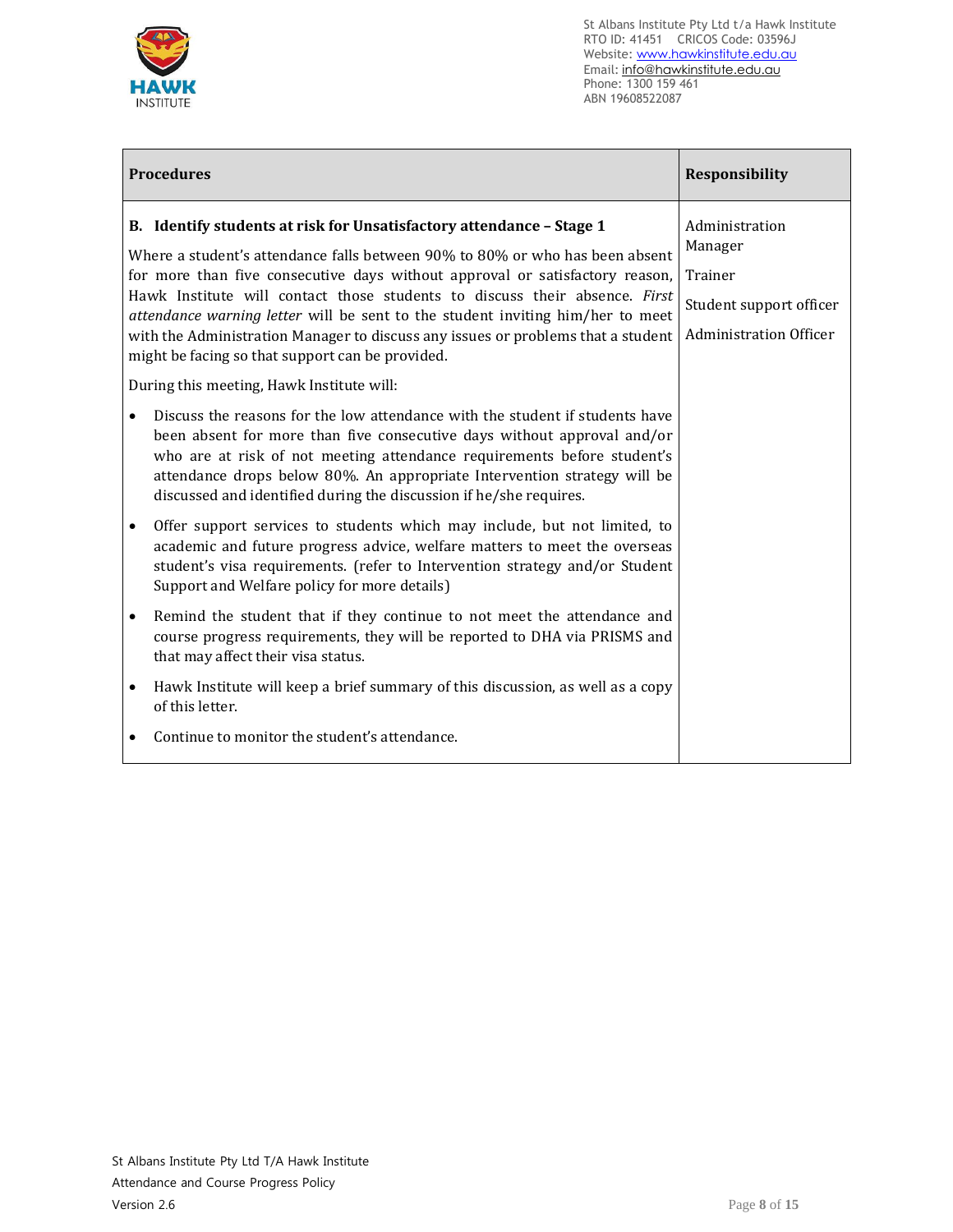

| <b>Procedures</b>                                                                                                                                                                                                                                                                                                                                                                                                                                                                                                                                                                                                                                                                                                                                                                                                                                                                                                                                                                                                                                                                                                                                                                                                                                                                                                                                                                                                                                                                                                                                                                                                                                                                                                                                                                                                                                                                                                                                                                                                                                                                                                                        | Responsibility                                                                        |
|------------------------------------------------------------------------------------------------------------------------------------------------------------------------------------------------------------------------------------------------------------------------------------------------------------------------------------------------------------------------------------------------------------------------------------------------------------------------------------------------------------------------------------------------------------------------------------------------------------------------------------------------------------------------------------------------------------------------------------------------------------------------------------------------------------------------------------------------------------------------------------------------------------------------------------------------------------------------------------------------------------------------------------------------------------------------------------------------------------------------------------------------------------------------------------------------------------------------------------------------------------------------------------------------------------------------------------------------------------------------------------------------------------------------------------------------------------------------------------------------------------------------------------------------------------------------------------------------------------------------------------------------------------------------------------------------------------------------------------------------------------------------------------------------------------------------------------------------------------------------------------------------------------------------------------------------------------------------------------------------------------------------------------------------------------------------------------------------------------------------------------------|---------------------------------------------------------------------------------------|
| C. Risk of Unsatisfactory attendance - Stage 2<br>Where a student's attendance drops below 80% or who have been absent for<br>$\bullet$<br>more than five consecutive days without approval, a Second warning letter for<br>low attendance will be sent inviting the student to attend a meeting to discuss<br>and implement intervention strategy.<br>At the meeting, the reasons for continuing unsatisfactory attendance and<br>$\bullet$<br>further intervention required will be discussed. Intervention strategy form<br>will be filled up and recorded.<br>Hawk Institute will offer support services to students which includes, but is<br>$\bullet$<br>not limited to academic and future progress advice, welfare matters to meet<br>the overseas students visa requirements, etc. (refer to Intervention strategy<br>and/or Student Support and Welfare policy for more details)<br>If the attendance is still unsatisfactory i.e. below 80% despite of implementing<br>intervention strategies, the course progress will be reviewed.<br>If Student's course progress is unsatisfactory, students will be invited to attend<br>intervention meeting and intervention strategy will be invoked in accordance<br>with the course progress policy and procedures.<br>Warning letters will be sent to the students and intervention strategies will be<br>applied and implemented.<br>If student's attendance is unsatisfactory but the student is making satisfactory<br>course progress, student will still be counselled on the importance of the<br>attendance for successful course progression. The student's course duration and<br>their skills and knowledge will be reviewed in light of the ASQA guidelines about<br>Overseas Student Attendance.<br>Hawk Institute will invite the students to apply for RPL and the Institute will<br>reduce the duration of the course to the minimum duration required, given the<br>student's existing skills and knowledge, while maintaining a minimum of 20<br>scheduled course contact hours per week. For more information, please refer to<br>Appendix 1- ASQA guidelines. | Administration<br>Manager<br>Student support officer<br><b>Administration Officer</b> |
| D. Linking student's attendance with course Progress<br>(Process where students have failed to meet satisfactory course attendance)<br>Before commencement of the course, during induction program as well as<br>through trainers, Hawk institute will advise the students about the importance of<br>attendance and how it affects the course progress.<br>If student does not meet satisfactory attendance requirements, student's course<br>progress will be reviewed and carried forward on the following basis:                                                                                                                                                                                                                                                                                                                                                                                                                                                                                                                                                                                                                                                                                                                                                                                                                                                                                                                                                                                                                                                                                                                                                                                                                                                                                                                                                                                                                                                                                                                                                                                                                     | Administration<br>Manager<br>Trainer<br><b>Administration Officer</b>                 |
| If student's course progress is found to be unsatisfactory, Hawk Institute                                                                                                                                                                                                                                                                                                                                                                                                                                                                                                                                                                                                                                                                                                                                                                                                                                                                                                                                                                                                                                                                                                                                                                                                                                                                                                                                                                                                                                                                                                                                                                                                                                                                                                                                                                                                                                                                                                                                                                                                                                                               |                                                                                       |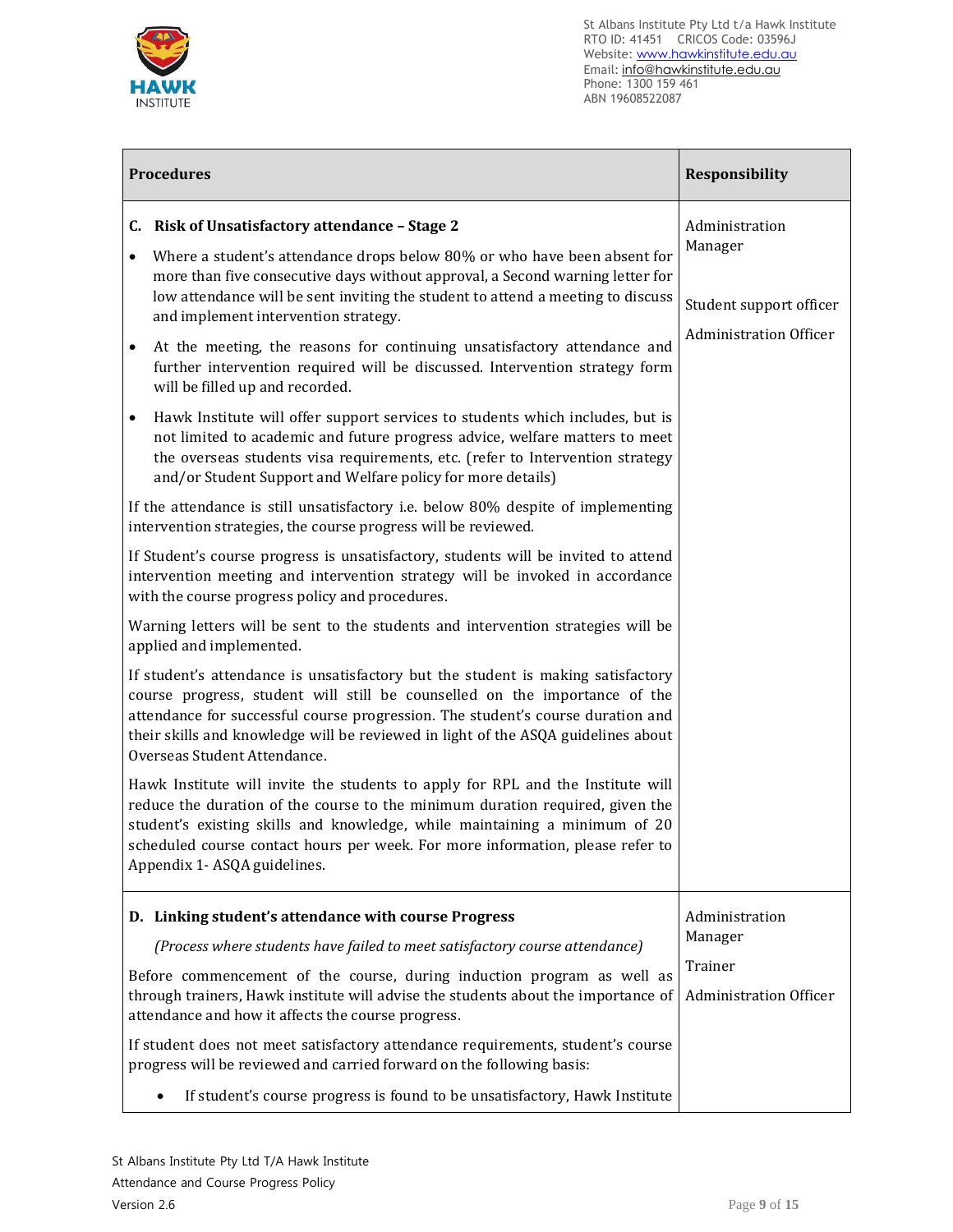

| <b>Procedures</b>                                                                                                                                                                                                                                                                                                                                                                                                                                      | <b>Responsibility</b> |
|--------------------------------------------------------------------------------------------------------------------------------------------------------------------------------------------------------------------------------------------------------------------------------------------------------------------------------------------------------------------------------------------------------------------------------------------------------|-----------------------|
| will issue unsatisfactory course progress warning letters. Course<br>progress procedures will be applied as mentioned below in section 5.2.<br>or                                                                                                                                                                                                                                                                                                      |                       |
| If student's attendance is low but the student is making satisfactory<br>٠<br>course progress, then student will be invited for meeting and the<br>student's course duration will be reduced to the minimum duration<br>required, given the student's existing skills and knowledge, while<br>maintaining a minimum of 20 scheduled course contact hours per week.<br>For more information, please refer to Appendix 1- ASQA attendance<br>guidelines. |                       |
| Hawk Institute will report the students to the Department of Home Affairs (DHA)<br>on course progress basis; however, Institute will actively monitor and record<br>student's attendance in line with National code 2018 Standard 8.10, 8.11 & 8.12.                                                                                                                                                                                                   |                       |
| Note: Hawk Institute will not report the students on the basis of attendance;<br>however, low attendance can lead to unsatisfactory course progress, which will<br>result in students being reported to the Department of Home Affairs (DHA) via<br>PRISMS.                                                                                                                                                                                            |                       |

# **5.2. Monitor course progress: Course progress will be monitored at the end of each study period**

National Code 2018: Standard 8

|   | Procedure                                                                                                                                                                                                                                                                                                        | <b>Responsibility</b>                |
|---|------------------------------------------------------------------------------------------------------------------------------------------------------------------------------------------------------------------------------------------------------------------------------------------------------------------|--------------------------------------|
|   | A. Monitor course progress<br>Student's course progress will be assessed and monitored regularly, in<br>relation to the course progress requirements. Satisfactory course progress<br>requirements mean successfully completing or demonstrating competency<br>in at least 50% of the units in the study period. | Administration<br>Manager<br>Trainer |
|   | Class activities, formative tasks and class participation will be used to<br>informally monitor students in class.                                                                                                                                                                                               |                                      |
|   | Course Progress and Attendance Monitoring Tool will be used to monitor<br>formal progress.                                                                                                                                                                                                                       |                                      |
| ٠ | At the course monitoring point, student's course progress will be reviewed<br>to determine if students are at risk of not meeting course progress<br>requirements.                                                                                                                                               |                                      |
|   | Follow up will be done with academic staff to check if the records are                                                                                                                                                                                                                                           |                                      |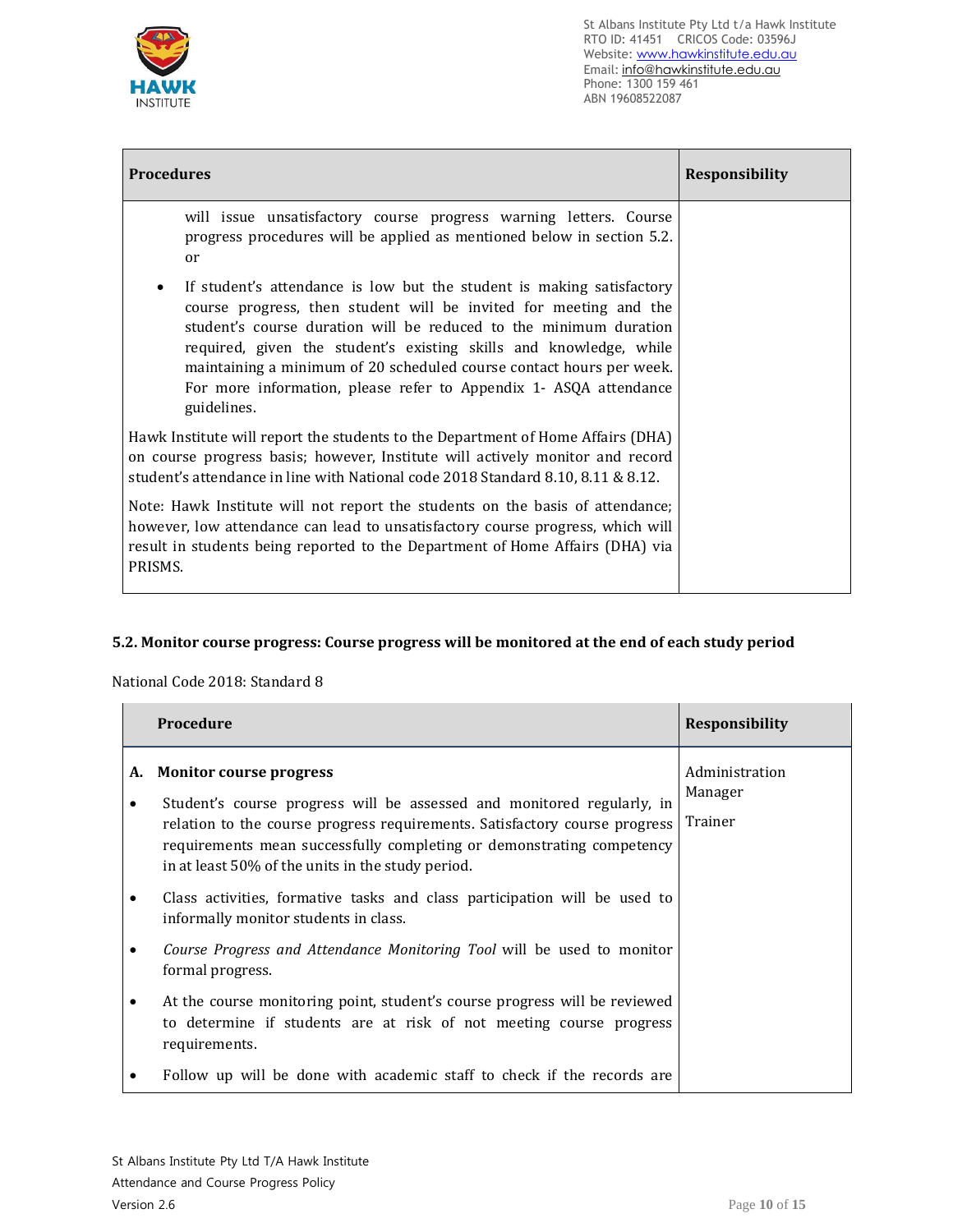

|                 | Procedure                                                                                                                                                                                                                                                                                                                                                                                 | Responsibility                                              |
|-----------------|-------------------------------------------------------------------------------------------------------------------------------------------------------------------------------------------------------------------------------------------------------------------------------------------------------------------------------------------------------------------------------------------|-------------------------------------------------------------|
|                 | incomplete or complete.                                                                                                                                                                                                                                                                                                                                                                   |                                                             |
| В.<br>$\bullet$ | Risk of Unsatisfactory course progress - Stage 1<br>Where a student's course progress has been identified as 'at risk' of falling<br>below 50 % for first study period, Notification Letter will be sent to student<br>to inform them that the student is at the risk of breaching their student's<br>visa requirements to maintain satisfactory course progress for 1st study<br>period. | Administration<br>Manager<br><b>Student Support Officer</b> |
|                 | Students will be advised to contact Hawk Institute's Administration<br>department or trainer if required to discuss any support that may be<br>required by the student to achieve satisfactory course progress. Intervention<br>strategy will be applied if student is facing any issues.                                                                                                 |                                                             |
| C.              | Risk of Unsatisfactory course progress - Stage 2                                                                                                                                                                                                                                                                                                                                          | Administration<br>Manager                                   |
|                 | If student:                                                                                                                                                                                                                                                                                                                                                                               | <b>Student Support Officer</b>                              |
|                 | has not successfully demonstrated competency in at least 50% of the<br>units in 1 <sup>st</sup> study period of his/her course, or                                                                                                                                                                                                                                                        | Trainer                                                     |
|                 | If meeting was arranged on call and student did not attend intervention<br>$\bullet$<br>meeting.<br>If intervention strategy is implemented and the student has failed to<br>follow intervention strategy as agreed upon.                                                                                                                                                                 |                                                             |
|                 | It will be interpreted that the student is still at risk of not making satisfactory<br>course progress.                                                                                                                                                                                                                                                                                   |                                                             |
|                 | In this case, Hawk Institute will send 1 <sup>st</sup> warning letter to the student<br>indicating that they are still at risk of not making satisfactory course progress<br>and that they will be reported to the Department of Home Affairs via PRISMS<br>if they continue to be at risk.                                                                                               |                                                             |
|                 | Students will be invited to meet with the Administration Manager or student<br>administration to discuss any issues that they might be having and to offer<br>support services.                                                                                                                                                                                                           |                                                             |
|                 | During the meeting:                                                                                                                                                                                                                                                                                                                                                                       |                                                             |
| $\bullet$       | Students will be informed of the implications of amending their CoE, if<br>applicable.                                                                                                                                                                                                                                                                                                    |                                                             |
| $\bullet$       | Intervention meeting outcomes of the meeting will be recorded in the<br>Intervention Strategy form.                                                                                                                                                                                                                                                                                       |                                                             |
| ٠               | Intervention strategy will be discussed and identified with the student.<br>Administration Manager will ensure that Intervention Strategy form is signed                                                                                                                                                                                                                                  |                                                             |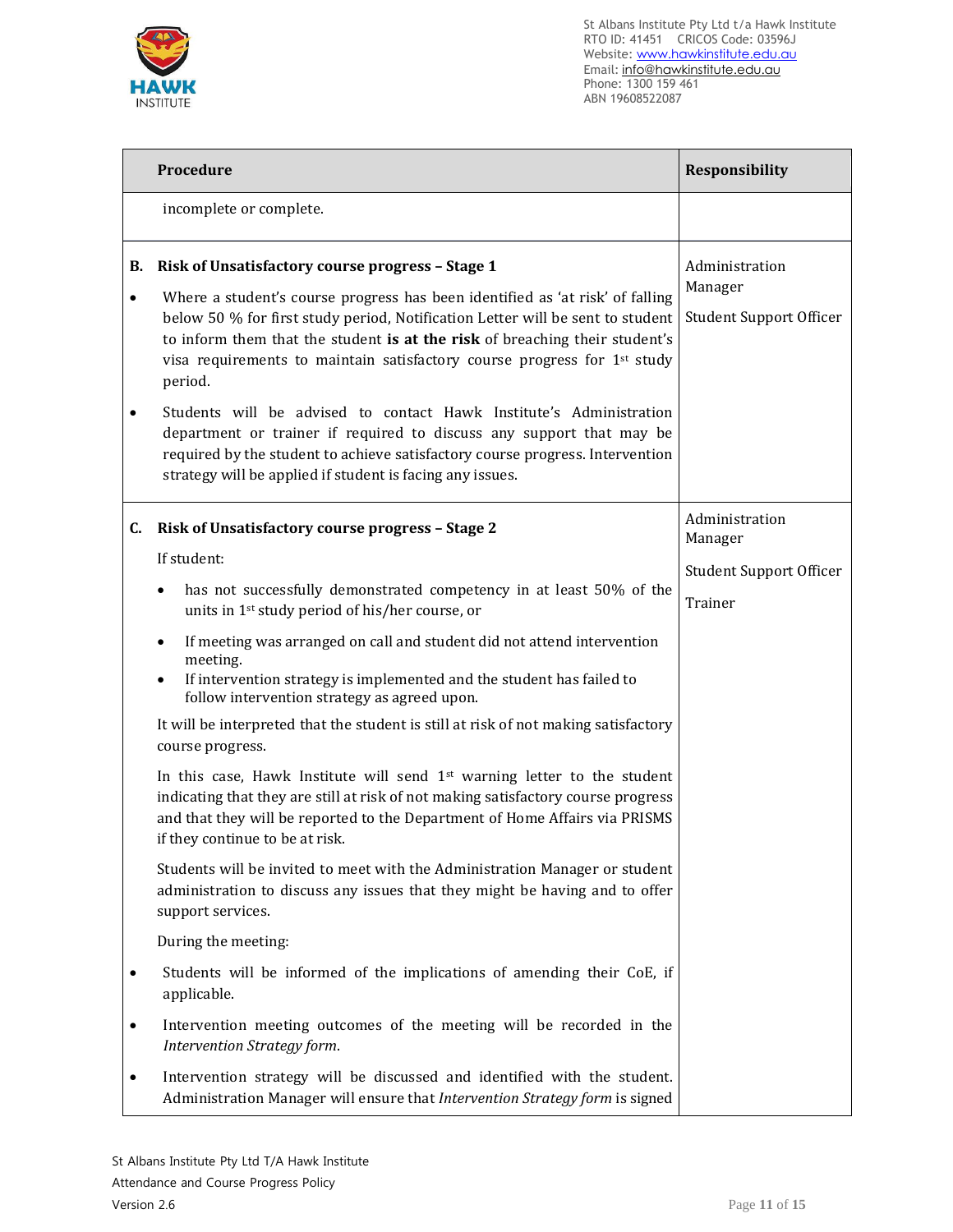

|           | Procedure                                                                                                                                                                                                                                                                                                                                                                         | <b>Responsibility</b> |
|-----------|-----------------------------------------------------------------------------------------------------------------------------------------------------------------------------------------------------------------------------------------------------------------------------------------------------------------------------------------------------------------------------------|-----------------------|
|           | and accepted by the student to state that they agree to the intervention<br>strategy.                                                                                                                                                                                                                                                                                             |                       |
| ٠         | Intervention strategy will be immediately implemented as documented in<br>the Intervention Strategy form.                                                                                                                                                                                                                                                                         |                       |
| $\bullet$ | The student will be reminded that if they continue to show unsatisfactory<br>course progress requirements, they will be reported to DHA via PRISMS and<br>this may affect their visa status.                                                                                                                                                                                      |                       |
|           | To issue a new CoE to extend the duration of the student's study (if<br>required), the Administration Manager will find the CoE concerned and<br>select the SCV (Student Course Variation) report option, including reasons<br>for granting the extension.                                                                                                                        |                       |
|           | All the documents will be placed on the student's file.                                                                                                                                                                                                                                                                                                                           |                       |
| D.        | <b>Risk of Unsatisfactory course progress - Stage 3</b>                                                                                                                                                                                                                                                                                                                           |                       |
|           | If student:                                                                                                                                                                                                                                                                                                                                                                       |                       |
|           | did not attend the meeting after sending warning letter.<br>$\bullet$                                                                                                                                                                                                                                                                                                             |                       |
|           | has not followed the intervention strategy as discussed, or                                                                                                                                                                                                                                                                                                                       |                       |
|           | Course progress is still at risk of being less than 50 % of the units for the<br>$\bullet$<br>second consecutive study period.                                                                                                                                                                                                                                                    |                       |
|           | Administration staff will issue 2 <sup>nd</sup> Warning letter. Students will be given<br>another chance to meet with the Administration Manager or<br>student administration and discuss why the student is unable to follow<br>intervention strategy or show satisfactory course progress. Support<br>measures will be identified and applied in consultation with the student. |                       |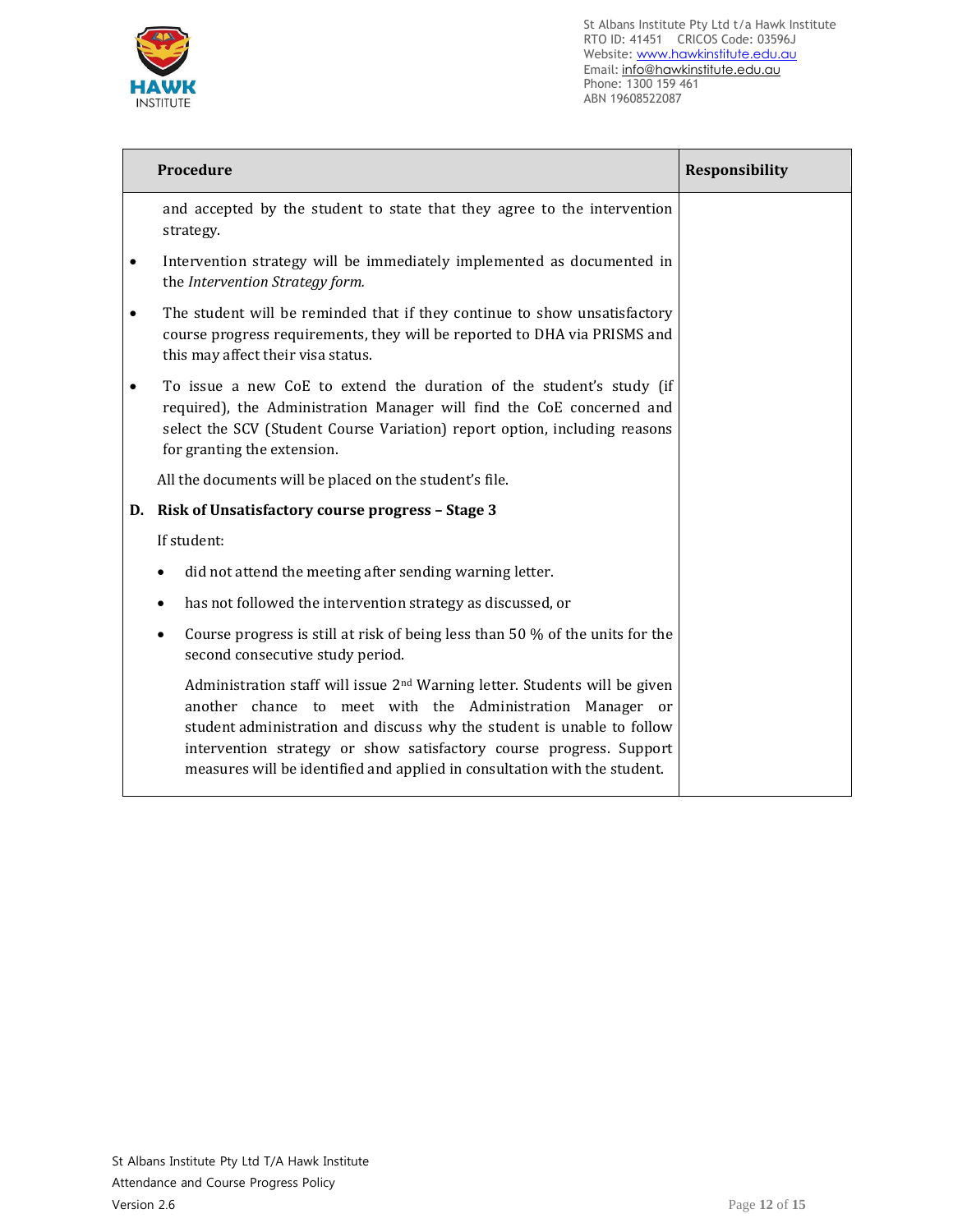

|           | Procedure                                                                                                                                                                                                                                                                                                                     | Responsibility                                  |
|-----------|-------------------------------------------------------------------------------------------------------------------------------------------------------------------------------------------------------------------------------------------------------------------------------------------------------------------------------|-------------------------------------------------|
| Е.        | Inform the student of "Intention to report" for making unsatisfactory<br>course progress continuously.                                                                                                                                                                                                                        | Administration<br>Manager/Complaints<br>Officer |
| $\bullet$ | Course progress will be monitored continuously. If student has failed in more<br>than 50% of their units for two consecutive study periods despite of<br>implementing intervention strategies, students will be notified in writing of<br>intention to report them to DHA via PRISMS through "Intention to report<br>letter". | Appeals Officer                                 |
| $\bullet$ | Reasons for intention to report will be notified in the letter.                                                                                                                                                                                                                                                               |                                                 |
| $\bullet$ | Student will be informed of their right to access Hawk Institute's Complaints<br>and Appeals process within 20 working days of receiving the "Intention to<br>report" letter (the date specified on the letter).                                                                                                              |                                                 |
| $\bullet$ | Students who choose to access this process will not be reported if they appeal<br>within 20 working days indicating Hawk Institute's intention to notify.<br>Students must continue to attend their classes during the appeals process as<br>specified in Hawk Institute's Complaints and Appeals Policy and Procedure.       |                                                 |
| $\bullet$ | Hawk Institute will only report unsatisfactory course progress via PRISMS in<br>accordance with section 19(2) of the ESOS Act if:                                                                                                                                                                                             |                                                 |
|           | - the internal and external complaints processes have been completed and<br>the decision or recommendation supports Hawk Institute's decision, or                                                                                                                                                                             |                                                 |
|           | - the student has chosen not to access the internal complaints and appeals<br>process within the 20-working day period, or                                                                                                                                                                                                    |                                                 |
|           | - the student has chosen not to access the external complaints and appeals<br>process,                                                                                                                                                                                                                                        |                                                 |
|           | - the student withdraws from the internal or external appeals processes by<br>notifying Hawk Institute in writing.                                                                                                                                                                                                            |                                                 |
|           | Hawk Institute will keep a copy of the Letter and any other relevant<br>documentation.                                                                                                                                                                                                                                        |                                                 |
| F.        | <b>Following the Notification of Intention to Report</b>                                                                                                                                                                                                                                                                      | Administration<br>Manager/Complaints            |
| $\bullet$ | If the student does not appeal against the decision to report them or if their                                                                                                                                                                                                                                                | Officer                                         |
|           | appeal is unsuccessful, or if they withdraw from the process, Hawk Institute<br>will report the student to DHA via PRISMS for breach of course progress<br>requirements.                                                                                                                                                      | Appeals Officer                                 |
|           | If student appeals to external authority e.g. overseas student ombudsman,<br>Hawk Institute will not report the student until appeal process is concluded.                                                                                                                                                                    |                                                 |
|           | Student's enrolment will be kept active until both Internal and External                                                                                                                                                                                                                                                      |                                                 |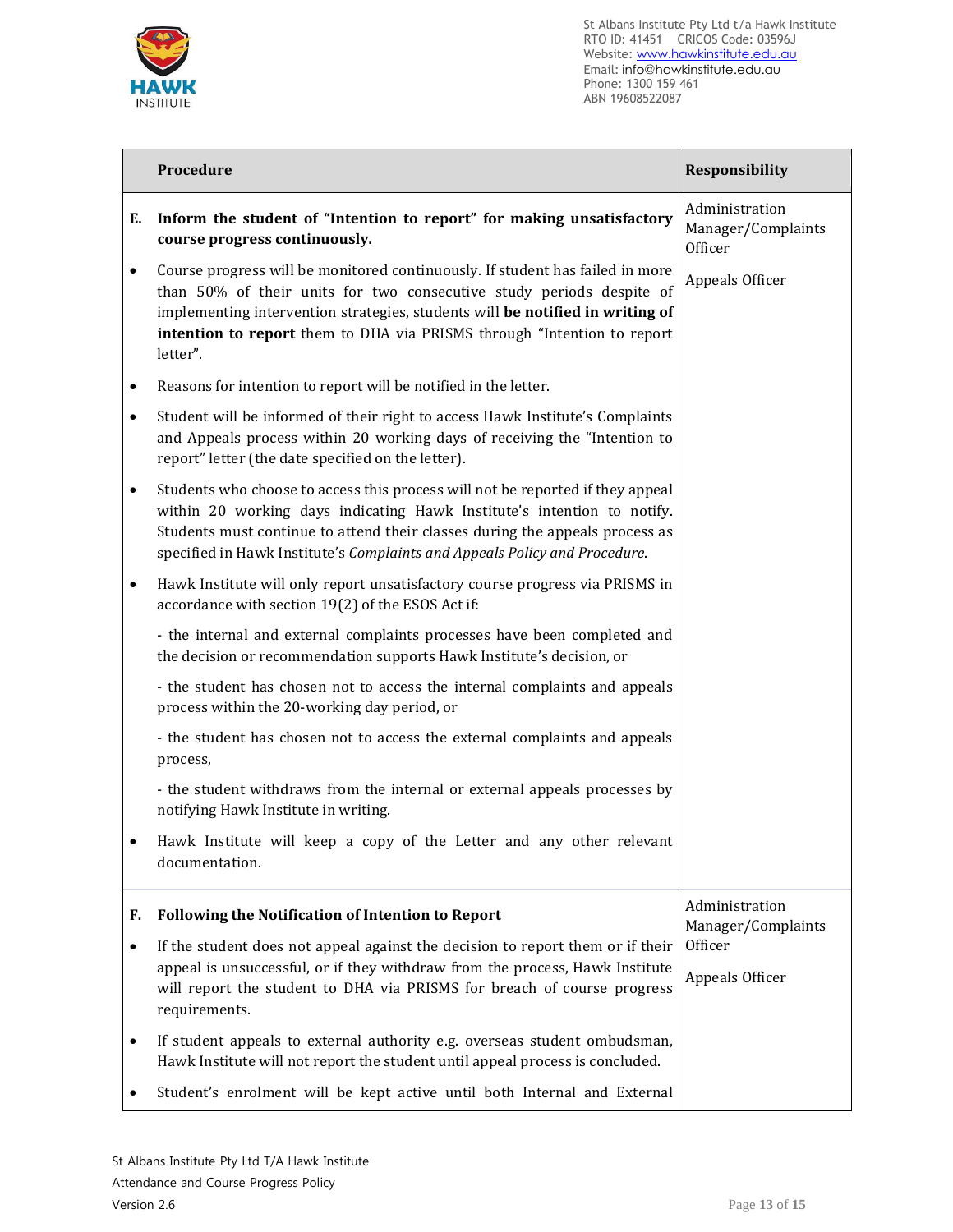

| Procedure                                           | <b>Responsibility</b> |
|-----------------------------------------------------|-----------------------|
| complaints and appeals process have been completed. |                       |

# **Appendix 1**

#### **Guidelines-ASQA Attendance Requirements 2019**

#### *Overseas students are required to participate in and attend the scheduled classes.*

#### **Note for Students**

**Overseas students are required to be enrolled in a full-time registered course** to undertake study. For VET courses, a full-time course is a minimum of 20 scheduled course contact hours per week.

Students are also **expected to progress through their course** so that they complete the course within the nominated course duration.

If **an overseas student** is not attending scheduled classes, but is making satisfactory progress in their course, then the course duration set may not be suitable for that student—because they must already have the skills, knowledge and experience to progress in their course without receiving structured training.

In this case Hawk Institute **will invite the student to apply for RPL and the Institute will reduce the duration of the course to the minimum duration** required given the student's existing skills and knowledge, while maintaining a minimum of 20 scheduled course contact hours per week.

*Hawk Institute has implemented "Attendance and Course Monitoring policy and procedures" to monitor minimum attendance requirements and if students don't meet these requirements, they will be breaching* student visa condition. The Department of Home Affairs (DHA) may cancel a student's visa if the student's fail *to maintain their enrolment.*

Students who cannot show that they are meeting the requirements of the qualifications or accredited course **are at risk of not progressing in their course** (that is, they are at risk of not completing the course within the nominated duration) will be notified that they are at risk and they will be invited to meet with the Administration Manager to discuss any support services required (including intervention strategies).

**If a student fails to make satisfactory course progress** (including by not participating in the training as outlined in the training and assessment strategy and timetables), Hawk Institute will **report the students to the Department of Home Affairs (DHA)** via PRISMS on the basis of unsatisfactory course progress for two consecutive study periods.

Before reporting the students to DHA, Hawk Institute will ensure that proper process and procedures are followed as per the above-mentioned Attendance and Course Progress procedures.

#### **Keeping Students Informed:**

*During enrolment process before student's start their course, Students will be informed of the following information through the written agreements:*